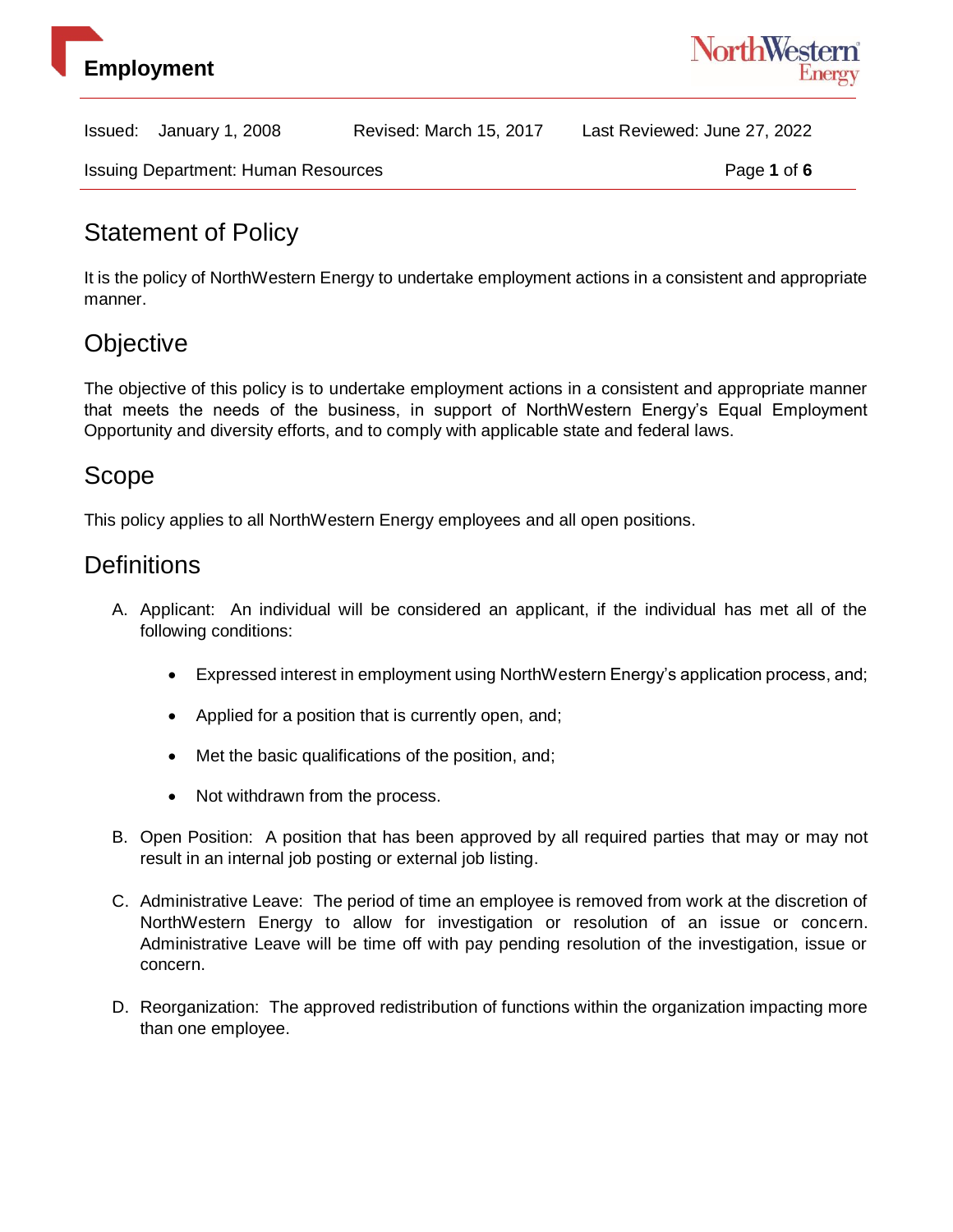



Issuing Department: Human Resources **Page 2** of 6

E. Family Member: For the purposes of this policy, Family Member means: (a) a spouse, domestic partner, parent, child, grandparent, grandchild, or sibling (whether these relationships are full, step, or in-law); (b) uncle, aunt, niece, nephew, or cousin, or (c) co-habitating couples.

#### Policy Provisions

- A. Hiring
	- 1. Employment by NorthWestern Energy
		- a. All open positions must be authorized through the utilization of the formal requisition and justification process.
		- b. All open positions require the approval of all of the following:
			- Hiring supervisor's manager/director
			- Functional area vice president
			- Human resources director
			- Chief executive officer
	- 2. Agency temporary workers are not employees of NorthWestern Energy. NorthWestern Energy's Agency Temporary Workers Policy provides guidance on requesting and placing agency temporary workers.
	- 3. Posting of Approved Positions
		- a. All job postings will be made in compliance with NorthWestern Energy's Equal Employment Opportunity Policy and the Provisions of NorthWestern Energy's Affirmative Action Plan, and based on business need.
		- b. Open positions will generally be posted for ten working days, but may be posted for longer or shorter periods in order to meet business needs.
	- 4. Application for Employment
		- a. Subject to the definition of an applicant, Regular Full-Time, Regular Part-Time, Seasonal, and Limited Part-Time employees are eligible to apply for any externally listed and internally posted position.
		- b. Subject to the definition of an applicant, all employees in a Temporary employment status may only apply for positions listed externally.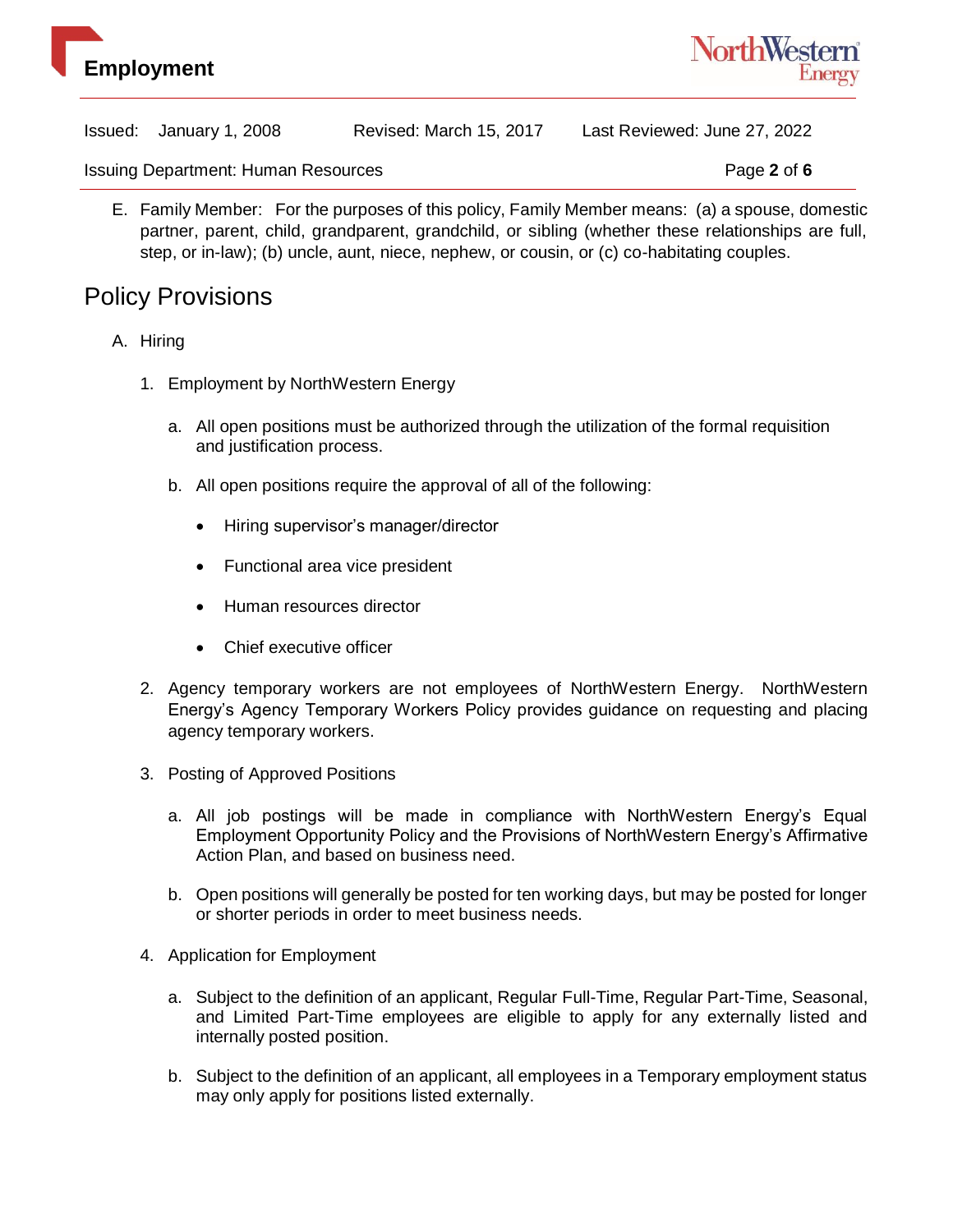



Issuing Department: Human Resources **Page 3** of 6

- c. Current employees must have completed at least six months of service in their current position to apply for an open position unless the area vice president waives this service requirement.
- d. Employees who are on any active step of discipline at the time of the job posting are not eligible to apply for an open position unless approved by the area vice president.
- e. Where one NorthWestern Energy employee is in a supervisor /subordinate relationship with another employee who is a Family Member, it creates a risk of an actual or perceived favoritism or conflict of interest, or may lead to other problems in the workplace or in the family relationship. For those reasons, NorthWestern Energy's policy is to avoid such situations. Nevertheless, there may be unique circumstances where it is in NorthWestern Energy's interest to employ an individual in a job where that employment creates a supervisor/ subordinate relationship with a Family Member. In that circumstance, Northwestern Energy employees who participate in the hiring, promotion, transfer, supervision or management of other employees shall follow certain procedures.
	- If a Family Member applies for a position that could result in a Family Member/ supervisor relationship, the NorthWestern Energy supervisor responsible for making the hiring decision will report the family relationship to the Vice President of Human Resources and the Chief Compliance Officer who will independently review and approve the Family Member's employment application before proceeding. The Vice President of Human Resources, with support from the Director of Human Resources, will take control of the hiring process to ensure the interview and selection process is unbiased and independent. The interview team will be selected by the Vice President of Human Resources and the Director of Human Resources. The hiring supervisor for the position will be allowed to participate in the interview process but the Vice President of Human Resources and the Chief Compliance Officer will review the data, including seeking feedback from each independent person on the interview team, to ensure the candidate is selected in an objective, unbiased manner. Per normal course, a Human Resources Generalist will be assigned to participate in all aspects of the hiring process. The direct supervisor may be involved throughout the hiring process, but will recuse her or himself from the ultimate hiring decision which will be made based on the final consensus of the remainder of the interview team.
	- In any case where a NorthWestern employee is directly supervising a Family Member, that supervisor, together with their own supervisor, shall take appropriate steps to ensure there is no actual or perceived favoritism or conflict of interest. Specifically, all decisions concerning compensation, changes to compensation, discipline or discharge, or performance reviews shall be reviewed and approved by the next level manager or supervisor of the Family Member.
- f. Applicants, both internal and external, must utilize NorthWestern Energy's formal application process. Reasonable accommodation will be made for individuals needing assistance in the application process if requested.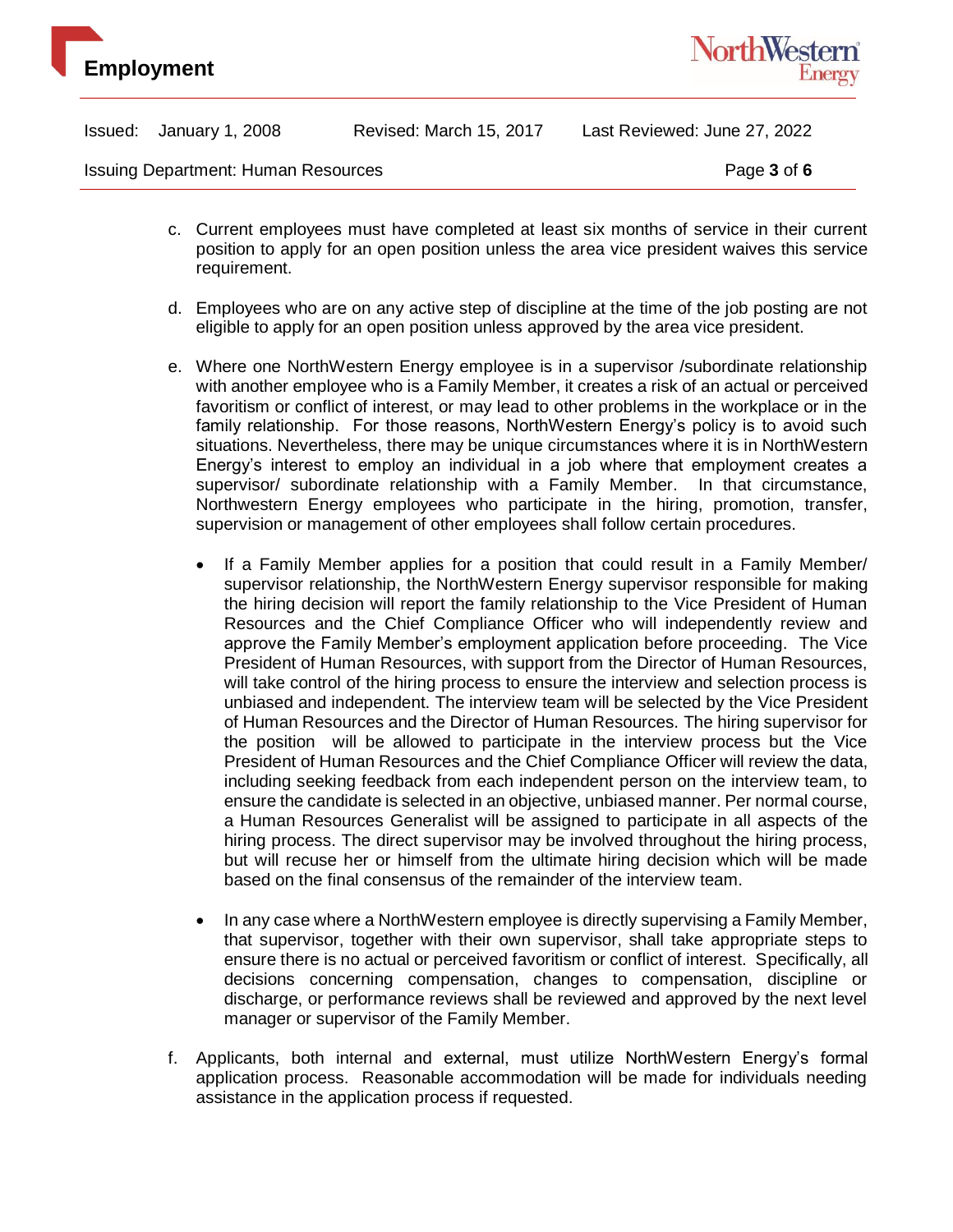



|  | Issued: January 1, 2008 | Revised: March 15, 2017 | Last Reviewed: June 27, 2022 |
|--|-------------------------|-------------------------|------------------------------|
|--|-------------------------|-------------------------|------------------------------|

Issuing Department: Human Resources **Page 4** of 6

- g. Employees are strongly encouraged to notify their current supervisor or manager of their application for any internal job posting. Supervisors are not allowed to discourage or prohibit any eligible employee from applying for or accepting another internal position, or to retaliate against any employee who does apply.
- h. All employment inquiries must be referred to human resources.
- 5. Interviews and Candidate Selection
	- a. Interviews and candidate selection will be overseen by a human resources generalist.
	- b. Pre-employment assessments of any kind must be approved in advance by the director of human resources.
- 6. Offer Letters and Hiring Contingencies
	- a. For transferring employees, the hiring supervisor and current supervisor must agree to a reasonable transfer date.
	- b. Verbal offers of employment will be extended to the successful candidate by the human resources generalist or the hiring supervisor consistent with the language in the approved offer letter.
- B. Reorganization
	- 1. Reorganizations must be reviewed, documented and approved by the vice president or director of human resources in advance of execution.
- C. Administrative Leave
	- 1. NorthWestern Energy may place an employee on Administrative Leave pending the investigation and/or resolution of an issue or concern.
- D. Separation of Employment
	- 1. Employees are encouraged to submit notice of their intent to resign in writing at least two weeks prior to the employee's anticipated last day of work.
	- 2. Employees are encouraged to submit notice of their intent to retire in writing at least ninety days prior to the employee's anticipated last day of work.
	- 3. An employee who has formally resigned can be removed from duty with pay if approved by the director of human resources and based on business need.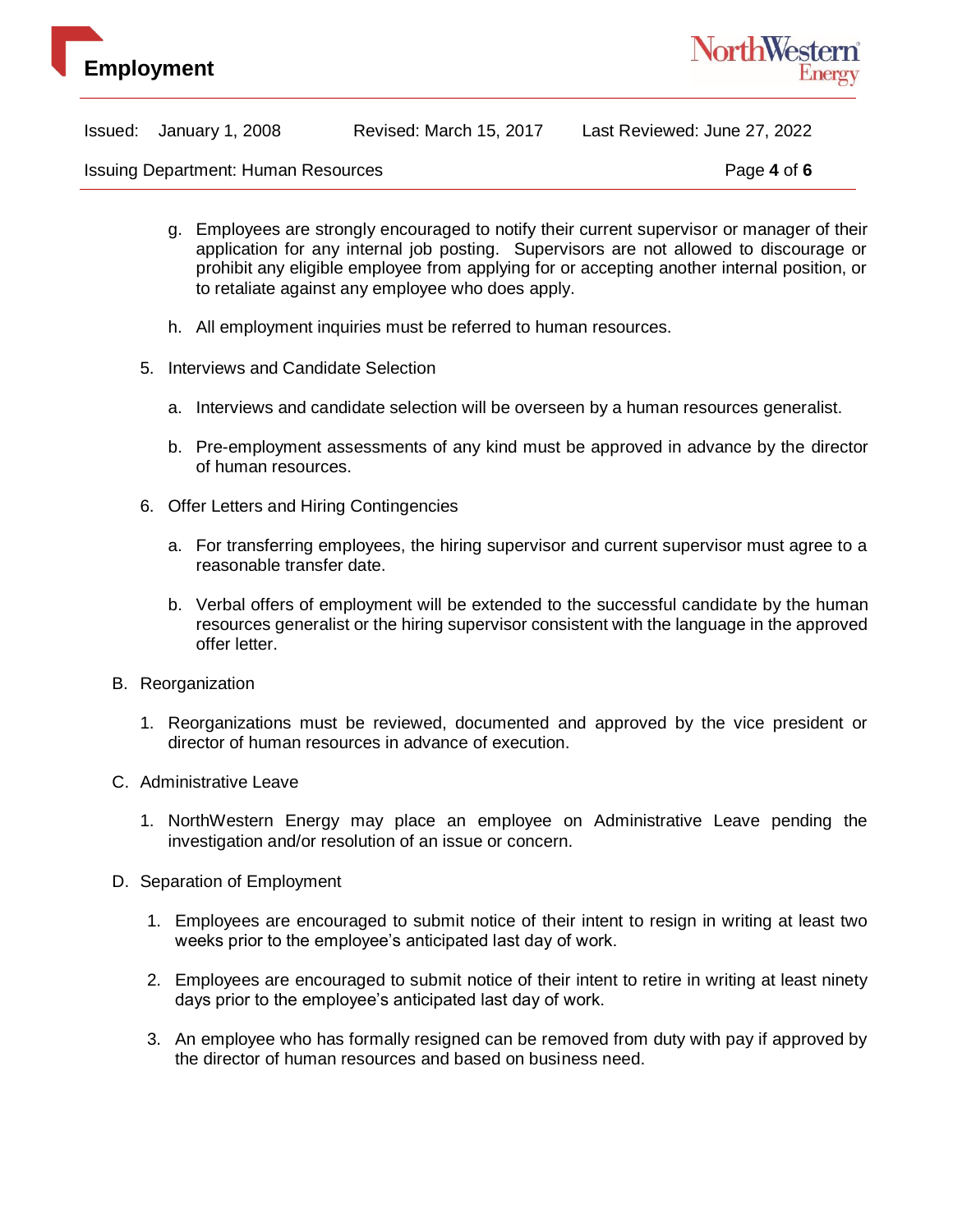



Issuing Department: Human Resources **Page 5** of 6

- 4. Final payment to employees separating for any reason will be made in the next regularly scheduled payroll following the date of separation.
- E. Involuntary Termination of Employment Appeal Procedure
	- 1. An involuntarily terminated employee may appeal the decision to terminate employment as noted in Table 1.
	- 2. The appeal process is not available to former employees who at the date of termination were:
		- a. Probationary status, and therefore were employed at-will, and/ or
		- b. Covered under a collective bargaining agreement, and therefore subject to the provisions of the applicable agreement.
	- 3. Those wishing to appeal must provide written notice of appeal within seven days of the employment termination date to the chief compliance officer and the vice president of human resources. The written notice must outline specific points of disagreement.
		- a. If at the time of termination the individual making the appeal was assigned to the reporting chain of either of the recipients, that party will be removed from responding to the appeal.
	- 4. Appeals must be made within seven days or the former employee will be considered not to have availed themselves to the process.
	- 5. The chief compliance officer and the vice president of human resources will determine if a possible resolution exists and will make a written report to the former employee outlining their determination within twenty-one days of receipt of the former employees' appeal.

#### **Table 1:**

| <b>Appeal Process Step</b> | <b>Description</b>                                                                                                     | <b>Response Deadline</b>                                   |
|----------------------------|------------------------------------------------------------------------------------------------------------------------|------------------------------------------------------------|
| Appeal Initiation          | Employee's written appeal to the chief<br>audit and compliance officer and the<br>vice president of human resources    | Seven days following<br>termination date                   |
| <b>Final Determination</b> | Written response to appeal from the<br>chief audit and compliance officer and<br>the vice president of human resources | Twenty-one days<br>following receipt of<br>employee appeal |